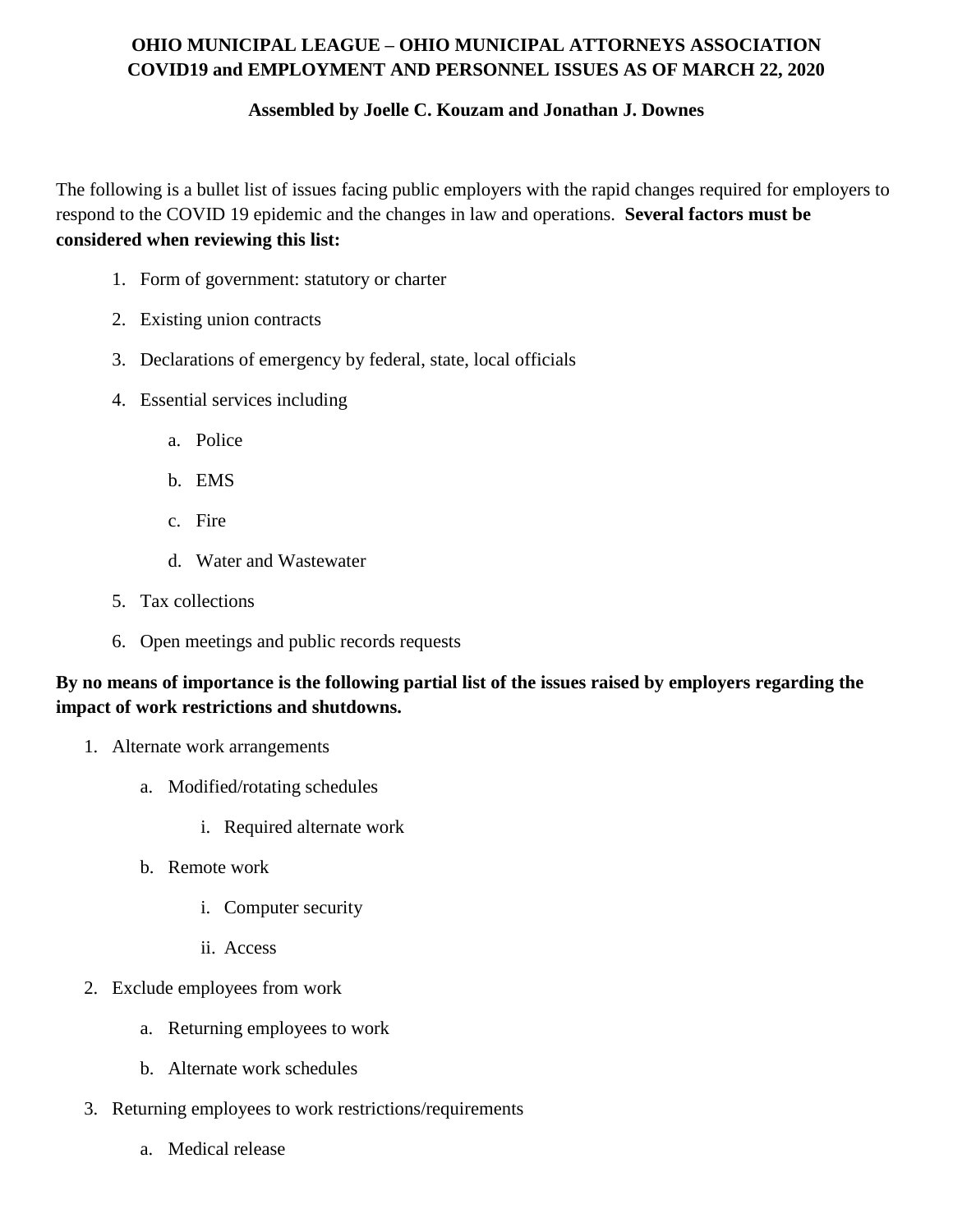- 4. Pay during emergency / no work
	- a. Administrative leave with pay RC 124.388 and/or
	- b. "on-call status"
- 5. Paid time off options for employees excluded from work use of
	- a. sick leave,
	- b. vacation leave,
	- c. other paid leaves
- 6. Required use of paid leaves for employees who "self-quarantine"
	- a. Leaving work
	- b. Lack of medical documentation
- 7. Overtime considerations and costs
	- a. Statutory
		- i. Fair Labor Standards Act
			- 1. Exempt employees
			- 2. Non-exempt employees
	- b. Union contracts
	- c. Ordinances/resolutions
- 8. Quarantine at work essential employees
- 9. Worker's Compensation occupational disease: BWC policies
- 10. Unemployment Compensation ODJFS policies
	- a. Reimbursement of unemployment costs
	- b. Waiting period
	- c. Severance pay
- 11. Temperature testing of employees
	- a. Practical issues
	- b. Confidentiality of any records maintained
- 12. Union contracts
	- a. Force majeure
	- b. Emergency suspension of contract provisions